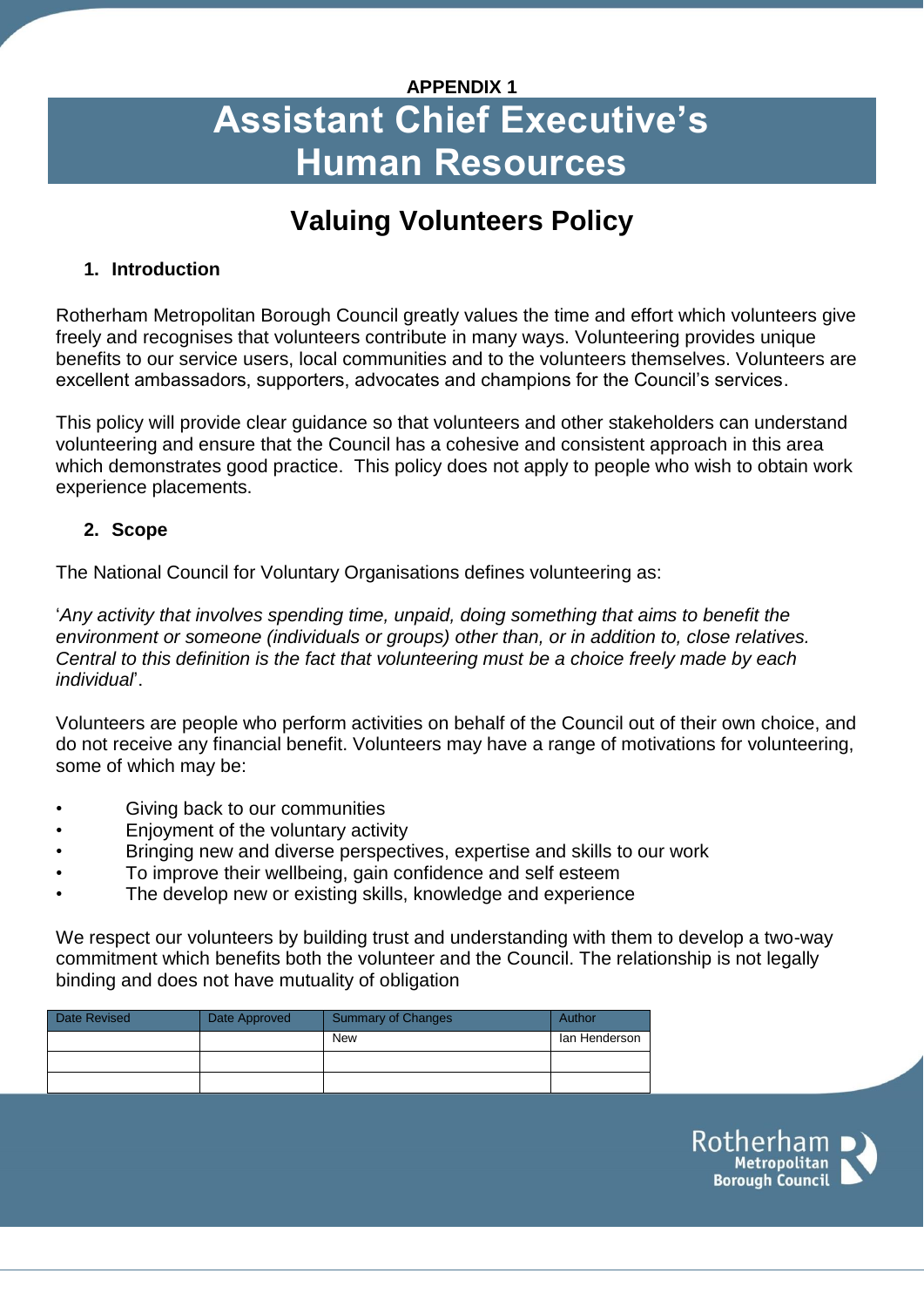#### **3. Approval Process for Volunteers**

Where new arrangements for the introduction of volunteers are proposed, the matter must be reported to the relevant Directorate Leadership Team with a clear definition of their role, a risk assessment, and the number of volunteers to be recruited.

Trade Unions and employees in the area concerned should be consulted on the matter.

It will also be necessary to check with the Council's Insurance Officer that the volunteer(s) are covered by the Authority's policies.

#### 4. **Equality & Diversity**

The Council is committed to equality and to making fair and equitable treatment an integral part of everything it does.

The Council is committed to equal opportunities and believes that volunteering should be open to all, regardless of race, gender, religion, sexual orientation, political beliefs, or background where there is no safeguarding risk to vulnerable groups.

The recruitment and engagement of volunteers for a particular volunteer role is made on merit, the sole selection criterion being the individual's suitability to carry out the voluntary role.

The practical application of the guidance should be considered in respect of reasonable adjustment requirements to allow equitable access to volunteering opportunities.

#### **5. Recruitment Process**

It is recommended that any employee involved in the recruitment and selection of volunteers completes the Council's Recruitment and Selection training course and familiarises themselves with the Council's Recruitment and Selection Policies and Procedures to ensure best practice is followed.

#### Advertising volunteer opportunities

The role of the volunteer will be clearly and concisely described in a written form, similar to a job description. The description of activities to be undertaken by the volunteer will form the basis of identifying the skills, experience, knowledge, and qualifications that are required to undertake the voluntary opportunity (Appendix A for details).

Roles should be advertised externally using appropriate channels to encourage a diverse, qualified and experienced range of potential volunteers to express an interest such as via the Voluntary Action Rotherham (VAR) website.

Volunteers may be attracted through a variety of other channels e.g. self-presenting in person or in writing; referral from schools, colleges and universities; referral through Volunteer Centres or community networks.

#### **Selection of volunteers**

Potential volunteers will be asked to complete an application (see Appendix B) which should be returned to the recruiting manager/supervisor.

The Council welcomes volunteers of all ages and backgrounds where appropriate. Where a volunteer is under 18, parental or guardian consent must be obtained. Children under 14 years of age are not able to volunteer.

An informal interview about the volunteer role must be held between the recruiting manager/supervisor and those expressing an interest in volunteering with the Council. The written description of the volunteer role should be provided.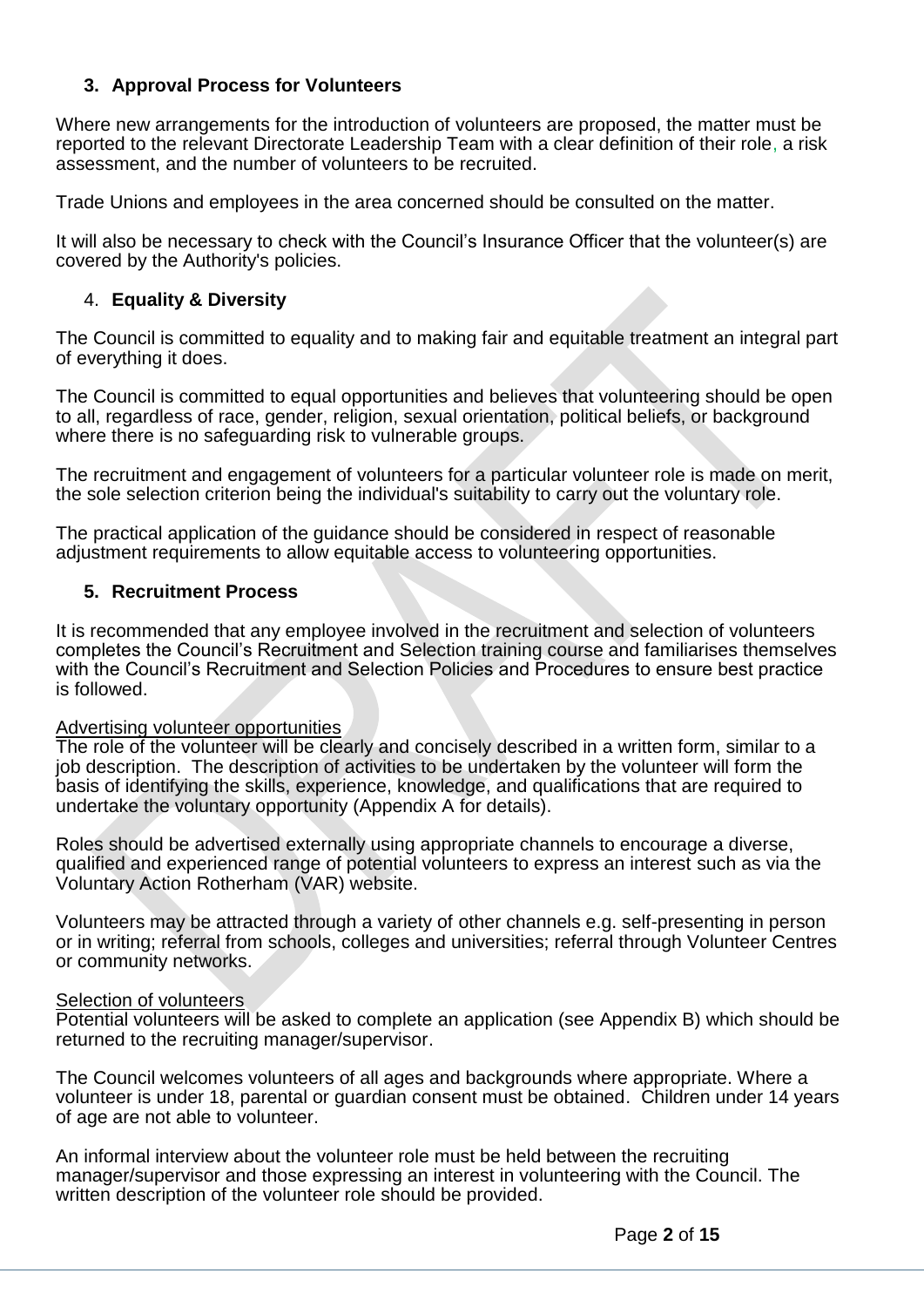Given that there is no mutuality of obligation, it may be appropriate for recruiting managers/supervisors to recruit more volunteers than required.

Volunteers who are considered unsuitable for a particular role will either be signposted to alternative voluntary opportunities within the Council or externally.

#### Volunteer pre-engagement checks

The following checks must be performed (where needed) prior to any voluntary work being performed on behalf of the Council:

- ID Check The identity of the volunteer must be verified by examination of trusted documentary evidence showing a photo of them, their name, registered address and date of birth. This must show they have the legal right to volunteer within the UK.
- DBS/Security Checks To ease the movement of volunteers throughout RMBC all volunteers will be asked to complete a basic DBS check. There will be an opt out option for this. However, this will limit the roles that the volunteer will be able to carry out. There will be some roles that require an enhanced DBS check. These roles normally involve regularly caring for, training, supervising or being solely in charge of children and specified activities with adults in receipt of health care or social care services. Whether or not a role requires an enhanced DBS check should be determined as part of the role risk assessment. For further information [https://knowhow.ncvo.org.uk/safeguarding/checklists-training-and-other](https://knowhow.ncvo.org.uk/safeguarding/checklists-training-and-other-support/specialist-guides/getting-started-with-criminal-records-checks)[support/specialist-guides/getting-started-with-criminal-records-checks](https://knowhow.ncvo.org.uk/safeguarding/checklists-training-and-other-support/specialist-guides/getting-started-with-criminal-records-checks)
- References There must be two written references for volunteers. These references must be verbally checked by phoning each referee
- Qualifications Where qualifications are required, the relevant certificates must be checked e.g. driving license.

#### **6. Volunteer Supervisor**

A named supervisor must be allocated to oversee and be responsible for each volunteer. The supervisor is responsible for instructing the volunteer and managing their activities on a day-to-day basis, as well as providing support and feedback on progress.

#### **7. Induction**

All volunteers are required to complete an induction process so that essential information about the volunteer role, as well as relevant Council policies & procedures can be explained. It is the responsibility of the supervisor to ensure a suitable induction process takes place with new volunteers.

The induction will cover mandatory items such as general welcome to RMBC, information relating to the building the volunteer will be based in (if required) and training which should be completed prior to volunteering. If additional items need to be included these can be added to the induction checklist (Appendix C).

Prior to starting the volunteer should be sent a Volunteer Written Agreement (Appendix D). They should attend the induction with as much information completed on this form as possible. The form will then be discussed and finalised during the induction.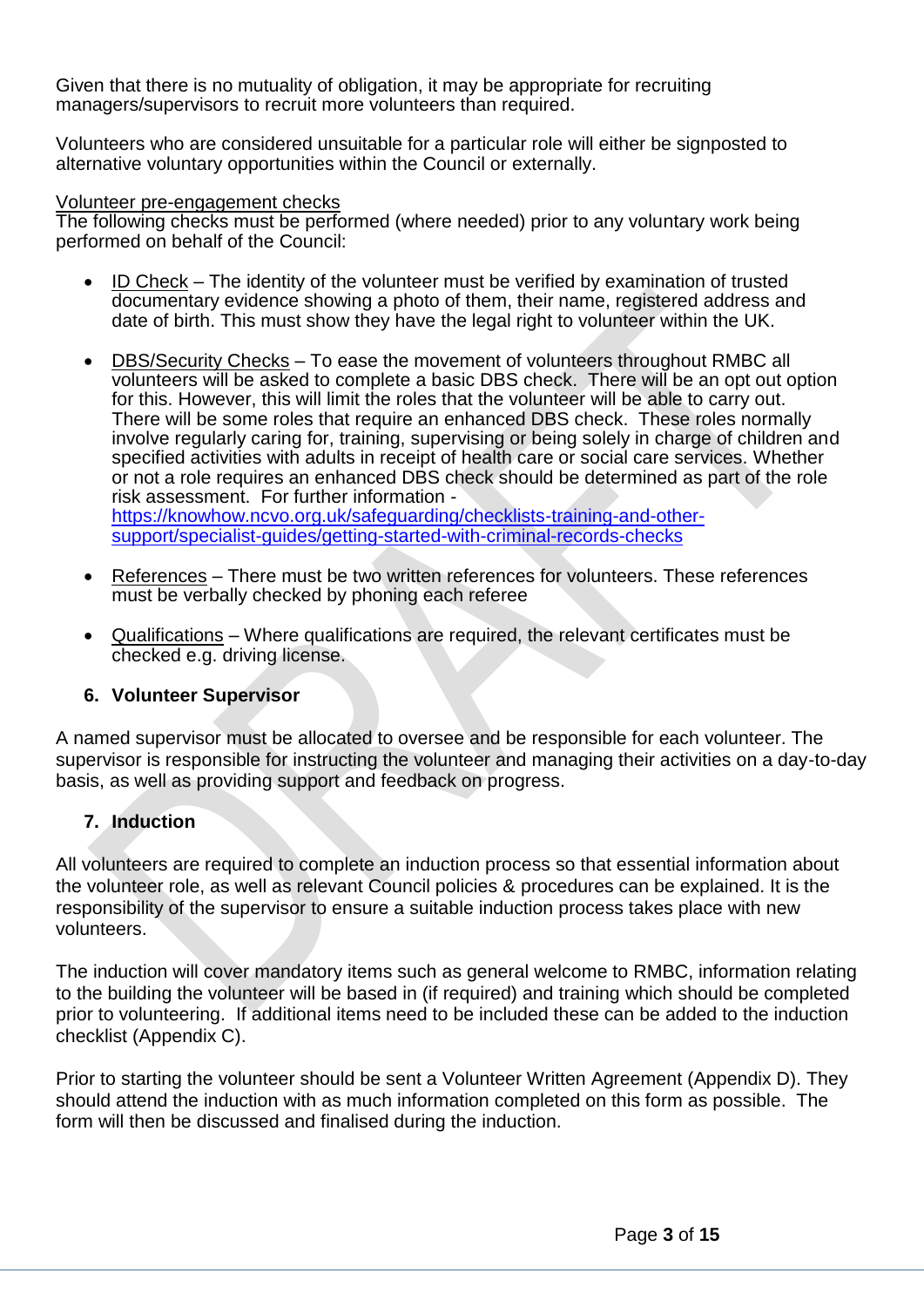## **8. Training and Supporting Volunteers**

If needed, personal protective equipment must be issued to the volunteer and training provided in its use.

Unless carrying out a one-off role volunteers should receive regular, formal/semi-formal supervision sessions.

All volunteers should receive adequate training and support. A mandatory package of online training for volunteers is available through Directions, this package includes Health & Safety, Equality, Diversity & Inclusion in the Workplace, Safeguarding, GDPR & Cyber Awareness and Display Screen Equipment training, this should be completed prior to the volunteering commencing their role. Additional modules can be added as necessary. The supervisor responsible for the volunteer should regularly review their training requirements.

#### **9. Volunteer Expenses**

Although volunteering is unpaid, it should not cost the volunteer anything. Any reasonable expenses incurred while volunteering should be reimbursed. This includes but is not limited to:

- travel, including to and from the place of volunteering
- parking
- administration costs, eg postage, phone calls, stationery.

Mileage reimbursement rates should be paid at 45p per mile. Administration costs should be agreed in advance with the volunteer supervisor.

#### Process for Claiming

Supervisors should assess any claims for expenses in line with the Council's Travel and Subsistence Policy - [TravelandSubsistencePolicyOctober2021.docx.](http://rmbcintranet/Directorates/ACE/HRandPayroll/A-ZofHRInformation/_layouts/15/WopiFrame.aspx?sourcedoc=/Directorates/ACE/HRandPayroll/A-ZofHRInformation/HR%20AZ%20Document%20Library/A-Z%20of%20HR%20Information/T/TravelandSubsistencePolicyOctober2021.docx&action=default) Any payments should be authorised by the supervisor and receipts kept for audit purposes. It is important that any expenses paid only cover actual and directly related costs. For example, if the person buys a oneweek travel pass and the person performs voluntary work for one day that week you should pay 1/7 of the cost of the pass. (See Appendix E for more information).

## **10.Volunteer Conduct and Behaviour**

Volunteers are expected to adhere to the same code of conduct as paid employees and are responsible for promoting a good image to customers, staff and the community. For example, volunteers should dress appropriately and maintain confidentiality and work in accordance with the terms of the General Data Protection Regulation.

Volunteers will be expected to wear a Rotherham Council ID badge so that they can be identified as representing the Council. The badge must be returned at the end of each volunteering session to the supervisor. Badges will be branded 'RMBC Volunteer'.

Volunteers working with young people or vulnerable adults are in a position of great trust and must follow the Council's safeguarding policies and procedures.

Agreed voluntary activities whilst acting on behalf of the Council are covered by the Council's Public Liability Insurance.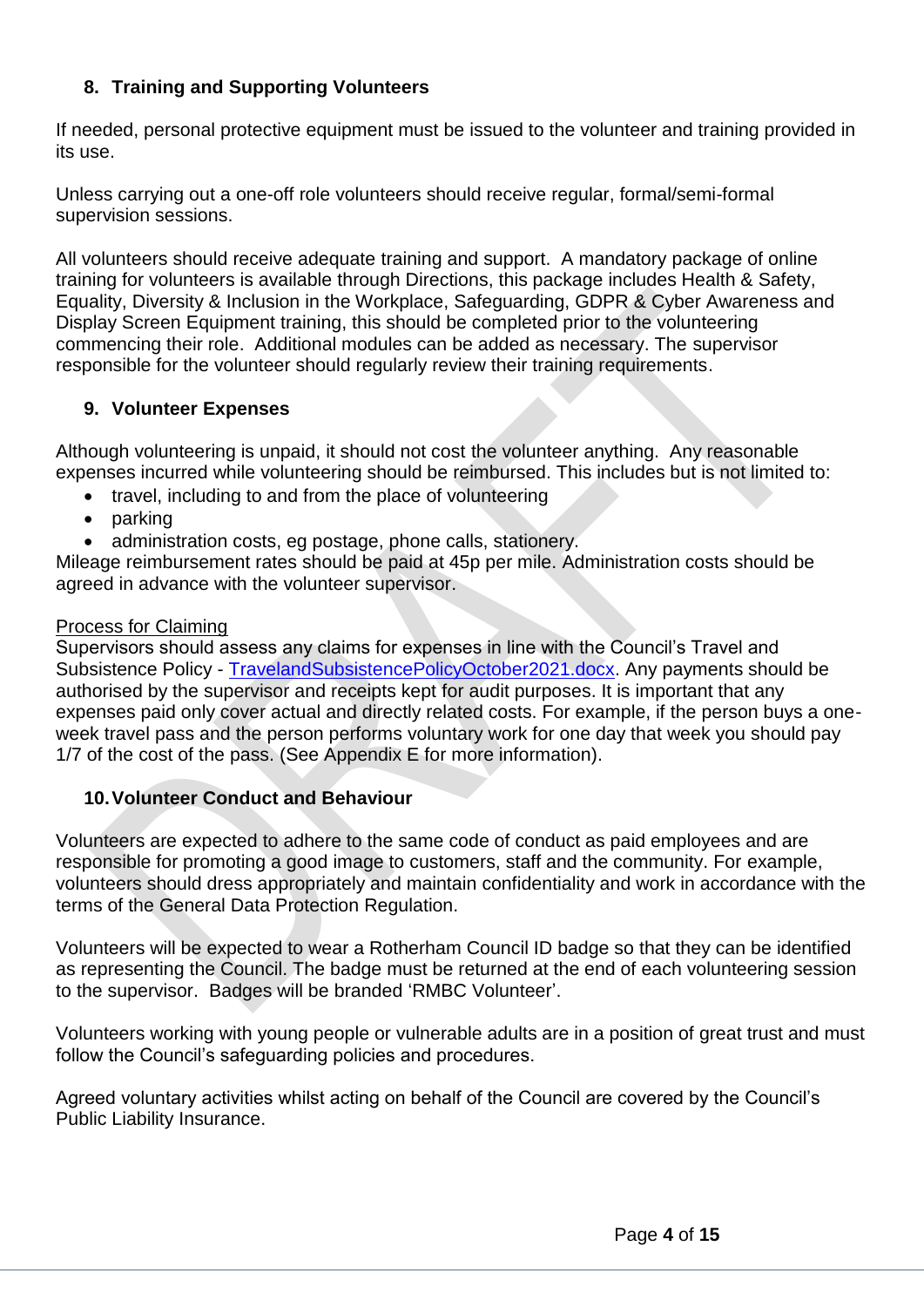## **11.Volunteer Insurance, Health & Safety**

Volunteers using their own transport for fulfilling their role should ensure they have the appropriate driving licence, that they are fit to drive as per the laws of the road, that they have a valid MOT (where applicable), and the appropriate motor insurance which covers use of the vehicle for volunteering purposes (the supervisor should check this during the induction process)

Volunteers have the same responsibilities and assurances as paid staff under the Council's Health & Safety Policy.

If a volunteer has a health condition which affects their ability to perform the voluntary role, they should raise this with the supervisor as soon as possible so that any necessary action can be taken.

## **12.Volunteer Records and Confidentiality**

The personal details and references of volunteers should be recorded and stored securely using either password protection or some form of encryption. To comply with GDPR legislation it is essential that staff who do not require this information DO NOT have access to it. Any volunteers not engaged in voluntary work after 6 months should be anonymised so they can still be used for statistical and reporting purposes. If a volunteer has not engaged in voluntary work for a period of 12 months, then their data should be destroyed.

Any personal information collected by the Council from volunteers will comply with relevant General Data Protection Regulations (GDPR) and the Council's Information Governance Policy.

#### **13.Problems and Complaints**

If a volunteer has any concern about their volunteering role, they should in the first instance discuss this with their supervisor. The supervisor should try to resolve the matter as effectively as possible. If an acceptable solution cannot be reached, the problem will be referred to the Head of Service where the voluntary work is being performed.

If a staff member has any concerns about a volunteer, they should first discuss this with their line manager.

## **14.Reviewing Volunteer Engagement**

The operation of any volunteer schemes, programme or engagement within the Council's services should be monitored and reviewed regularly to ensure it meets the requirements of the Council.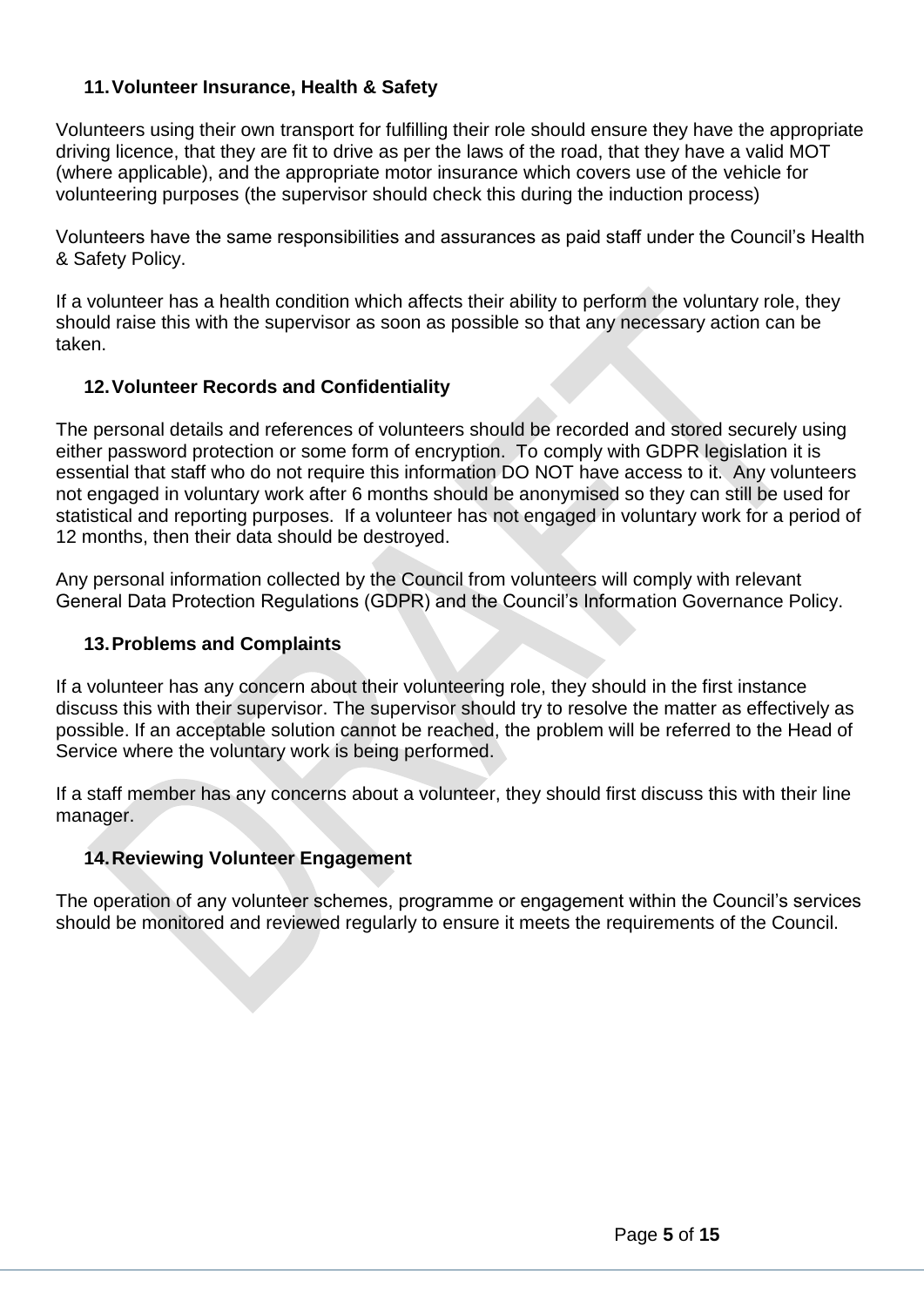## **Appendix A: Volunteer Role**

suitable for this role:

| Role title:                    |                                                          |
|--------------------------------|----------------------------------------------------------|
|                                |                                                          |
| Purpose of role:               | Include a brief overview of the role                     |
|                                |                                                          |
| What does the role<br>involve: | Include what the volunteer would be asked to do          |
|                                |                                                          |
| Who would be                   | Include any experience, skills or qualifications needed. |

| When: | Days and times you wish somebody to volunteer and how flexible these are. |  |  |
|-------|---------------------------------------------------------------------------|--|--|
|       |                                                                           |  |  |

| Where | role.<br><br> |  |  |  |
|-------|---------------|--|--|--|
|       |               |  |  |  |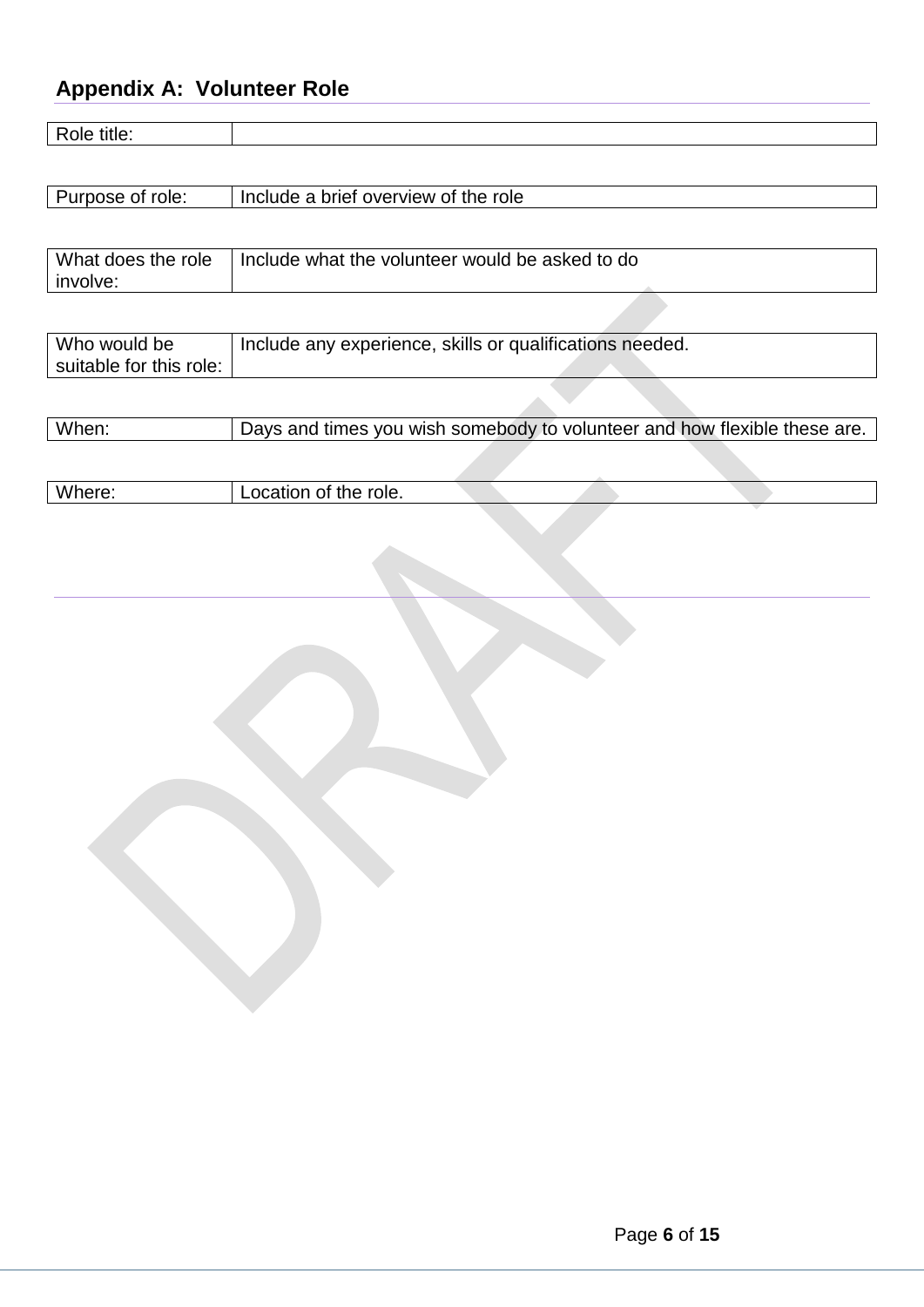## **Appendix B: Volunteer Application Form**

#### **Volunteer Application Form**

Thank you for your interest in volunteering for RMBC. If you need assistance with completing this form, please email us at (recruiting staff members e-mail address)

The information you provide on this form is confidential and will not be passed on to a third party. RMBC complies fully with Current Data Protection and Freedom of Information legislation.

| Volunteer role applying for: |  |
|------------------------------|--|
|                              |  |

**College** 

| Where did you see this role advertised? |  |  |
|-----------------------------------------|--|--|
|                                         |  |  |

#### **Please tell us about yourself**

**Your availability to volunteer**

| <b>Title</b>                                                                 | Forename(s) |  |
|------------------------------------------------------------------------------|-------------|--|
| <b>Surname</b>                                                               |             |  |
| <b>Address</b>                                                               |             |  |
| Post code                                                                    |             |  |
| <b>Telephone</b>                                                             |             |  |
| <b>Email</b>                                                                 |             |  |
| <b>Emergency contact:</b><br>(Name, relationship to you<br>& contact number) |             |  |

**Please tell us a little more about you and what skills and qualities you feel make you suitable for this volunteer role** *(please note if we receive a number of applications for a role, we will use this information to shortlist for the volunteer interview. Please refer to the volunteer role description, in particular the skills and experience required for the role)*

Have you checked the role specification for when we require someone for the role and can you meet this requirement? **Y/N (delete as applicable)**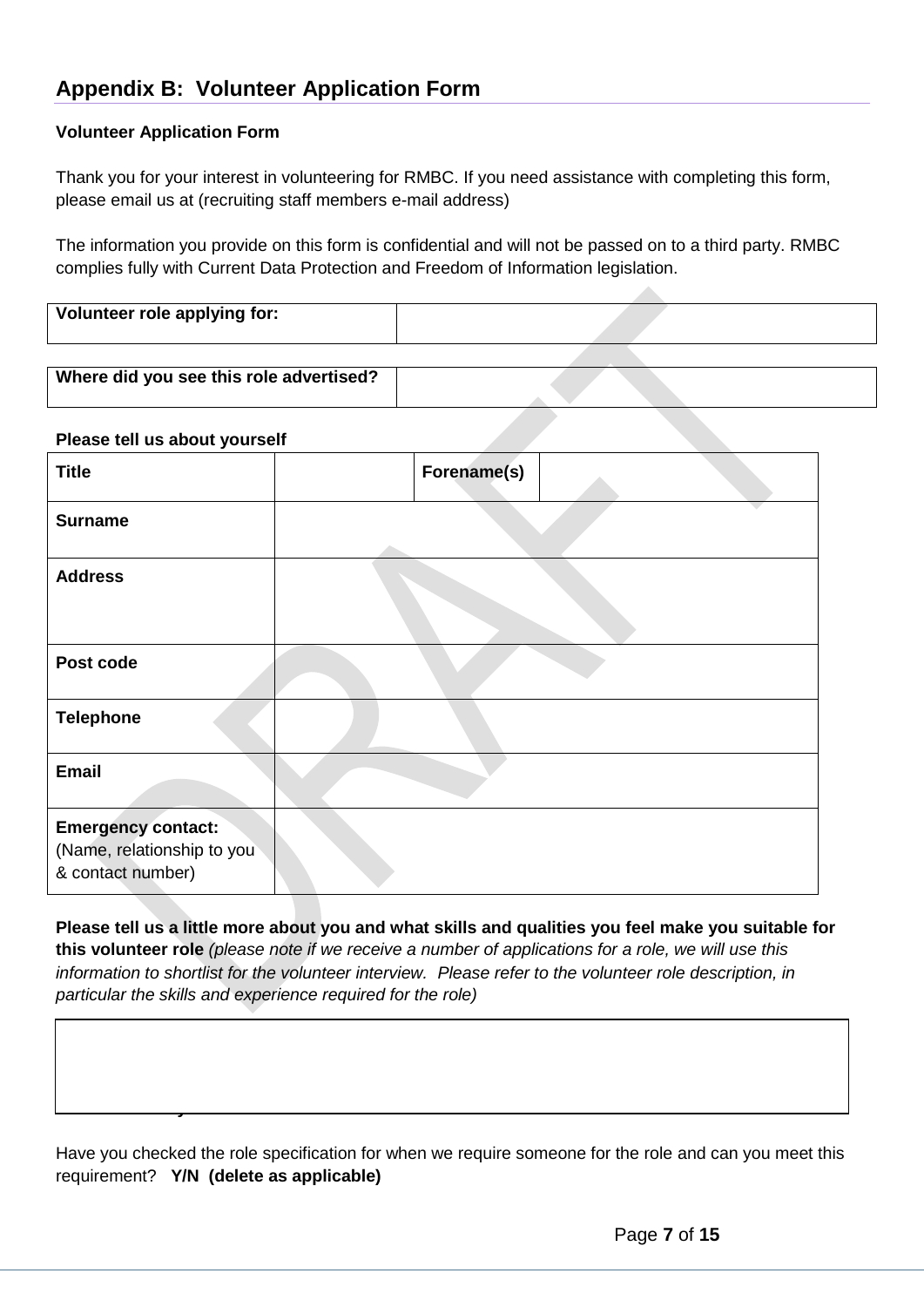#### **Which days/ times are you available to volunteer?** *Please tick all that apply.*

|                | <b>Mon</b> | Tue | Wed | Thu | Fri | <b>Sat</b> | <b>Sun</b> |
|----------------|------------|-----|-----|-----|-----|------------|------------|
| <b>Morning</b> |            |     |     |     |     |            |            |
| Afternoon      |            |     |     |     |     |            |            |
| <b>Evening</b> |            |     |     |     |     |            |            |

#### **Volunteering status**

The right to volunteer in the UK can be dependent on your citizenship and UK immigration status so please make sure that you are allowed to volunteer on your visa.

Are you legally entitled to stay in the UK? Y/N

#### **References**

Please provide us with the details of two people whom we may contact as referees, to comment on your suitability for volunteering. These can be friends or colleagues but not family members, and must have known you for six months or more,

|                      | Referee 1 | <b>Referee 2</b> |
|----------------------|-----------|------------------|
| Name:                |           |                  |
|                      |           |                  |
| E-mail:              |           |                  |
|                      |           |                  |
| <b>Telephone No:</b> |           |                  |
| <b>Relationship:</b> |           |                  |

#### **Declaration**

I declare that the information given in this application is a true and complete statement. I understand that any offer of appointment and subsequent volunteering is subject to satisfactory references and satisfactory disclosure from the Disclosure and Barring Service or Disclosure Scotland at the appropriate level, where this is a requirement of the role (if stated in the volunteer role description).

Signature: Date: Date: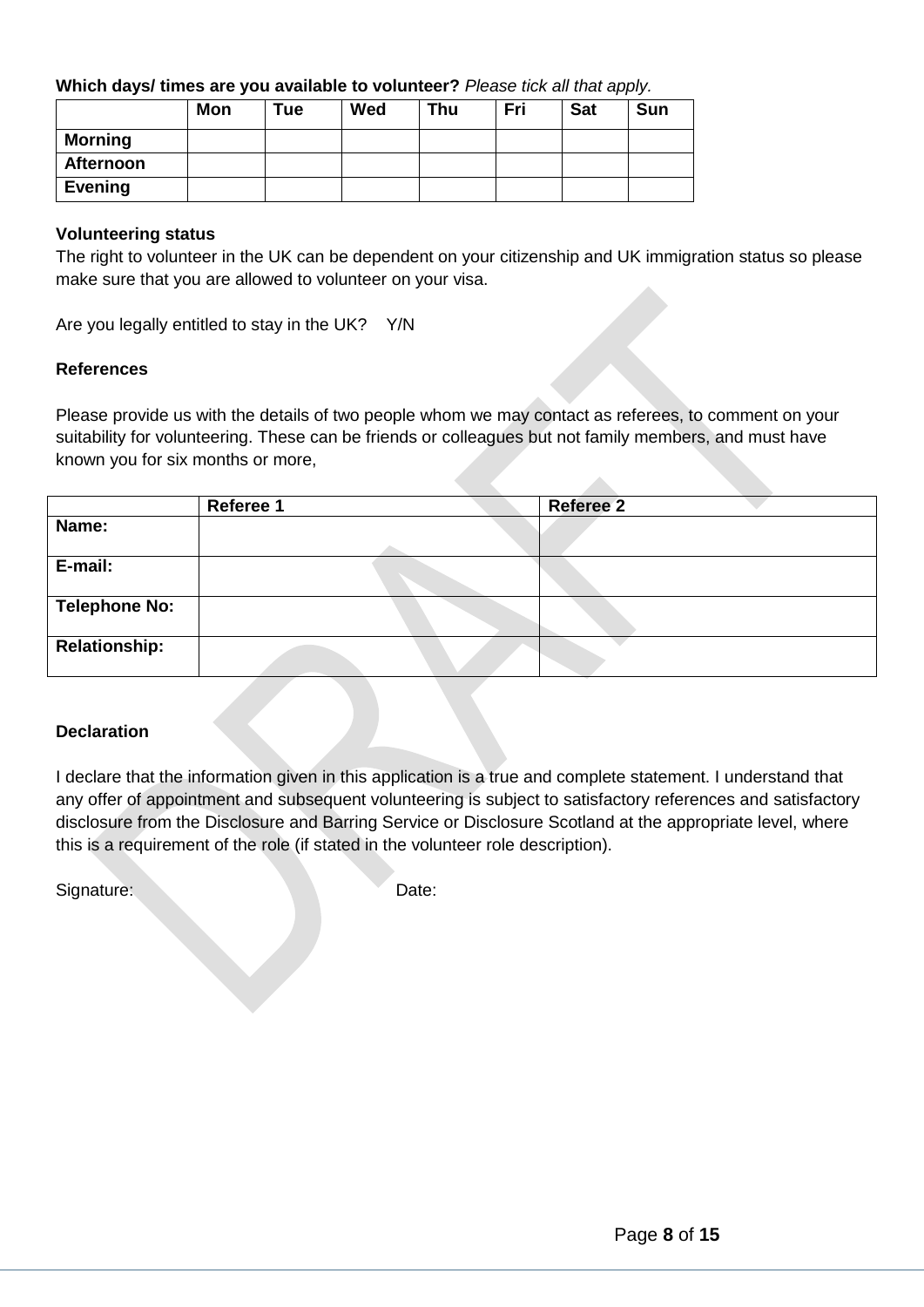| <b>Appendix C: Volunteer Induction Checklist</b> |  |  |  |
|--------------------------------------------------|--|--|--|
|--------------------------------------------------|--|--|--|

| <b>General Welcome</b>                                                                                                                                  | <b>Tick when</b><br>completed |
|---------------------------------------------------------------------------------------------------------------------------------------------------------|-------------------------------|
| Meet & greet new volunteer                                                                                                                              |                               |
| Introduce to staff/volunteers they will be working with                                                                                                 |                               |
| Discuss security procedures                                                                                                                             |                               |
| <b>Systems Access and Permissions (if required)</b>                                                                                                     |                               |
| Ensure volunteer is set up on relevant systems and has any passwords required                                                                           |                               |
| Ensure volunteer is confident to use any required systems                                                                                               |                               |
| <b>Building Facilities</b>                                                                                                                              |                               |
| Fire Alarm Testing and drills                                                                                                                           |                               |
| Fire evacuation process, ask if volunteer would need any assistance in the even of a<br>fire, if they do complete a Personal Emergency Evacuation Plan. |                               |
| Identify kitchen areas, toilets etc                                                                                                                     |                               |
| Identify and demonstrate how to use equipment needed i.e. printer, phone etc                                                                            |                               |
| Identify first aid facilities including the names of first aiders                                                                                       |                               |
| <b>Policies and Procedures</b>                                                                                                                          |                               |
| Ensure Volunteer Written Agreement is completed (Appendix D)                                                                                            |                               |
| Provide Volunteer with a copy of the Valuing Volunteers Policy                                                                                          |                               |
| Explain how expenses are claimed and will be paid                                                                                                       |                               |
| <b>Volunteer Duties and Role</b>                                                                                                                        |                               |
| Provide Volunteer with a copy of the Volunteer Role Description                                                                                         |                               |
| Ensure they understand what their duties and responsibilities will be                                                                                   |                               |
| Ensure Volunteer is clear on who will be there supervisor and how they can be<br>contacted                                                              |                               |
|                                                                                                                                                         |                               |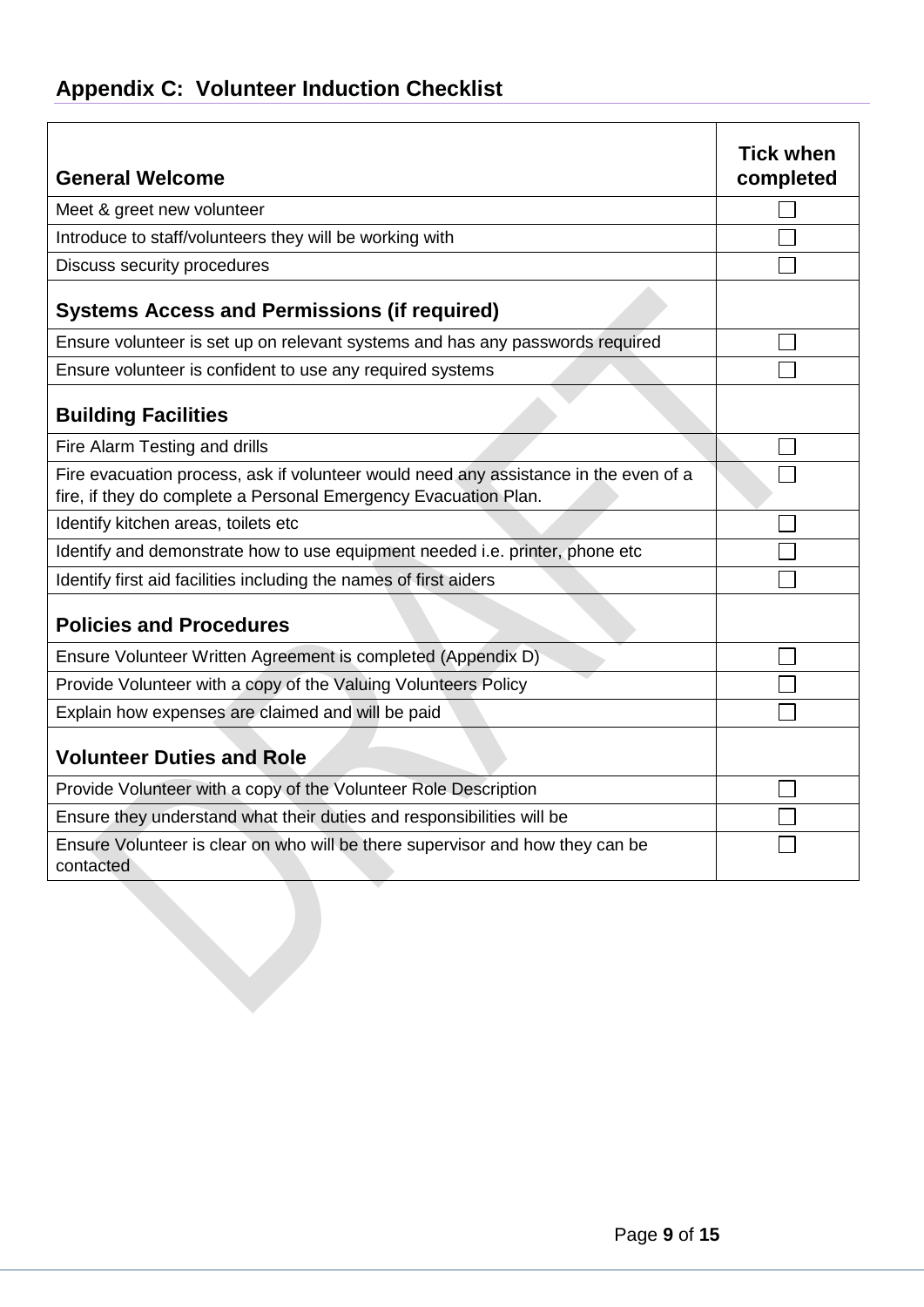## **APPENDIX D: VOLUNTEER WRITTEN AGREEEMENT**

The role of volunteers is extremely valued by Rotherham Metropolitan Borough Council. We hope that you enjoy and find your volunteering activity with us beneficial and that you feel a full part of our team. This Volunteer Written Agreement describes the arrangement between Rotherham Metropolitan Borough Council and you.

Your role as a volunteer is **[volunteer role]** and starts on **[***date***].** RMBC commits to the following:

#### **1. Induction and training**

 To provide a thorough induction and any training you may require to ensure you The Volunteer Handbook provides more details about RMBC.

## **2. Supervision, support and flexibility**

- To explain the standards we expect for our services and to encourage and support you to achieve and maintain them;
- To provide a named person who will meet with you regularly to discuss your volunteering and any successes and problems;
- To do our best to help you develop your volunteering role with us.

#### **3. Expenses**

To repay these expenses following procedures in the Volunteer Handbook:

- Travel to and from home to the site where you volunteer, as agreed with your supervisor/champion and during your volunteering
- Meal allowance to a maximum of £4.00 per day with a receipt (To be eligible you must work around meal times or for at least 4 or 6 hours a day).

#### **4. Health and safety**

 To provide adequate training and feedback in support of our health and safety policy, a copy of which is in the Volunteer Handbook.

#### **5. Insurance**

 To provide adequate insurance cover for volunteers whilst undertaking voluntary work approved and authorised by us

## **6. Equal opportunities**

 To ensure that all volunteers are dealt with in accordance with our equal opportunities policy, a copy of which is set out in the Volunteer Handbook.

#### 7. **Problems**

- To try to resolve fairly any problems, grievances and difficulties you may have while you volunteer with us;
- In the event of an unresolved problem, to offer an opportunity to discuss the issues in accordance with the procedures set out in the Volunteer Handbook.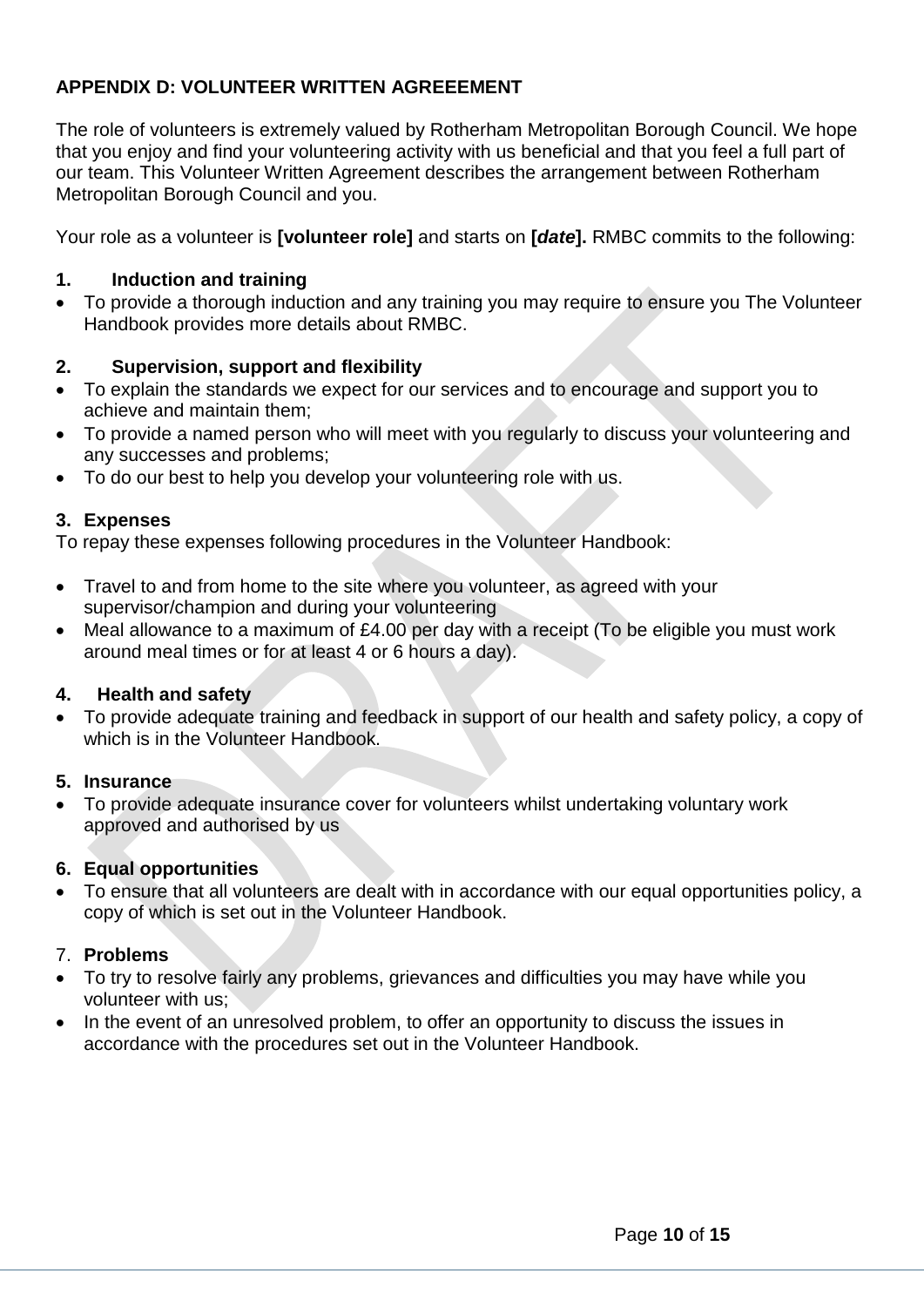## **Volunteer**

I agree:

- To help [*name of team/service/directorate*] fulfil its services;
- To perform my volunteering role to the best of my ability;
- To follow the organisation's procedures and standards, including health and safety and equal opportunities, in relation to its staff, volunteers and clients;
- To maintain the confidential information of the organisation and of its clients;
- To meet time commitments and standards agreed to and to give reasonable notice so other arrangements can be made when this is not possible;
- To provide referees as agreed who may be contacted, and to agree to a police check being carried out where necessary.

This agreement is binding in honour only, is not intended to be a legally binding contract between us and may be cancelled at any time at the discretion of either party. Neither of us intend any employment relationship to be created either now or at any time in the future.

## **RMBC**

Volunteers are an important and valued part of RMBC. We hope that you enjoy volunteering with us and feel a full part of our team.

This agreement tells you what you can expect from us, and what we hope from you. We aim to be flexible, so please let us know if you would like to make any changes or have any queries so we can discuss them further.

We, RMBC, will do our best:

- to introduce you to how the organisation works and your role in it and to provide any training you need. Your induction date will be **[…]** during this you will be notified of what training you will need to complete and how this can be done.
- to provide regular meetings with your supervisor/champion so that you can tell us if you are happy with how your work is organised and get feedback from us. Your supervisor's name is **[…].**
- to respect your skills, dignity and individual wishes and to do our best to meet them.
- to pay your reasonable expenses up to our current maximum\*.
- to consult with you and keep you informed of possible changes.
- to insure you against injury you suffer or cause due to negligence\*.
- to provide a safe workplace\*.
- to apply our equal opportunities policy
- to apply our complaints procedure if there is any problem

I, [name of volunteer], agree to do my best:

- to work reliably to the best of my ability, and to give as much warning as possible whenever I cannot work when expected
- to follow RMBC's rules and procedures, including health and safety, equal opportunities and confidentiality.

Note: this agreement is in honour only and is not intended to be a legally binding contract of employment.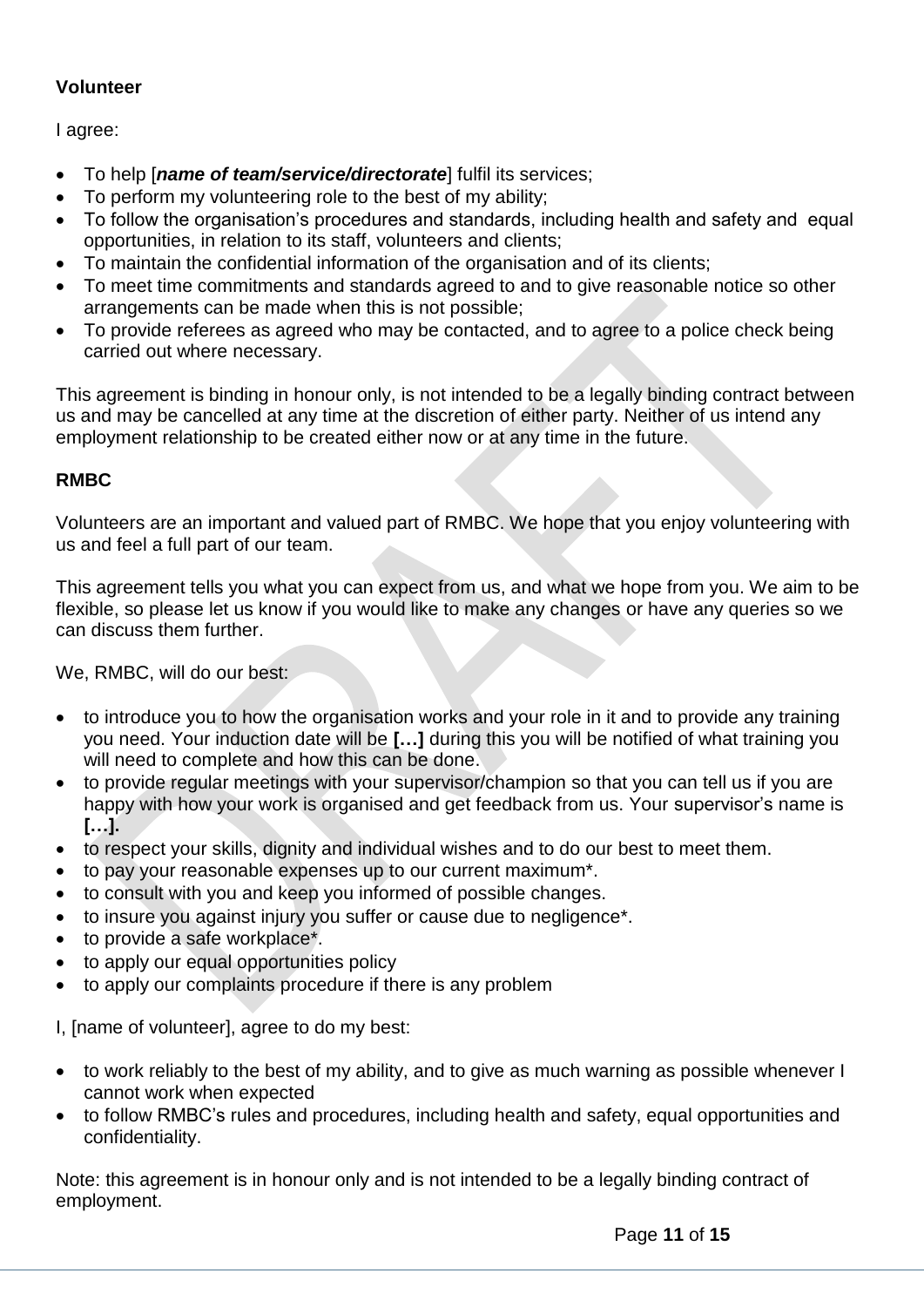# **ROTHERHAM METROPOLITAN BOROUGH COUNCIL VOLUNTEER TRAVEL AND SUBSISTENCE POLICY**

## **CONTENTS**

- 1. Introduction
- 2. Travel by Car
- 3. Travel by Public Transport
- 4. Travel by Bicycle
- 5. Mileage Rates
- 6. Car Parking Charges
- 7. Mileage and Travel Claims
- 8. Other Expenses Claims
- 9. Method of Payment
- 10. Eye Tests & Spectacles for DSE Users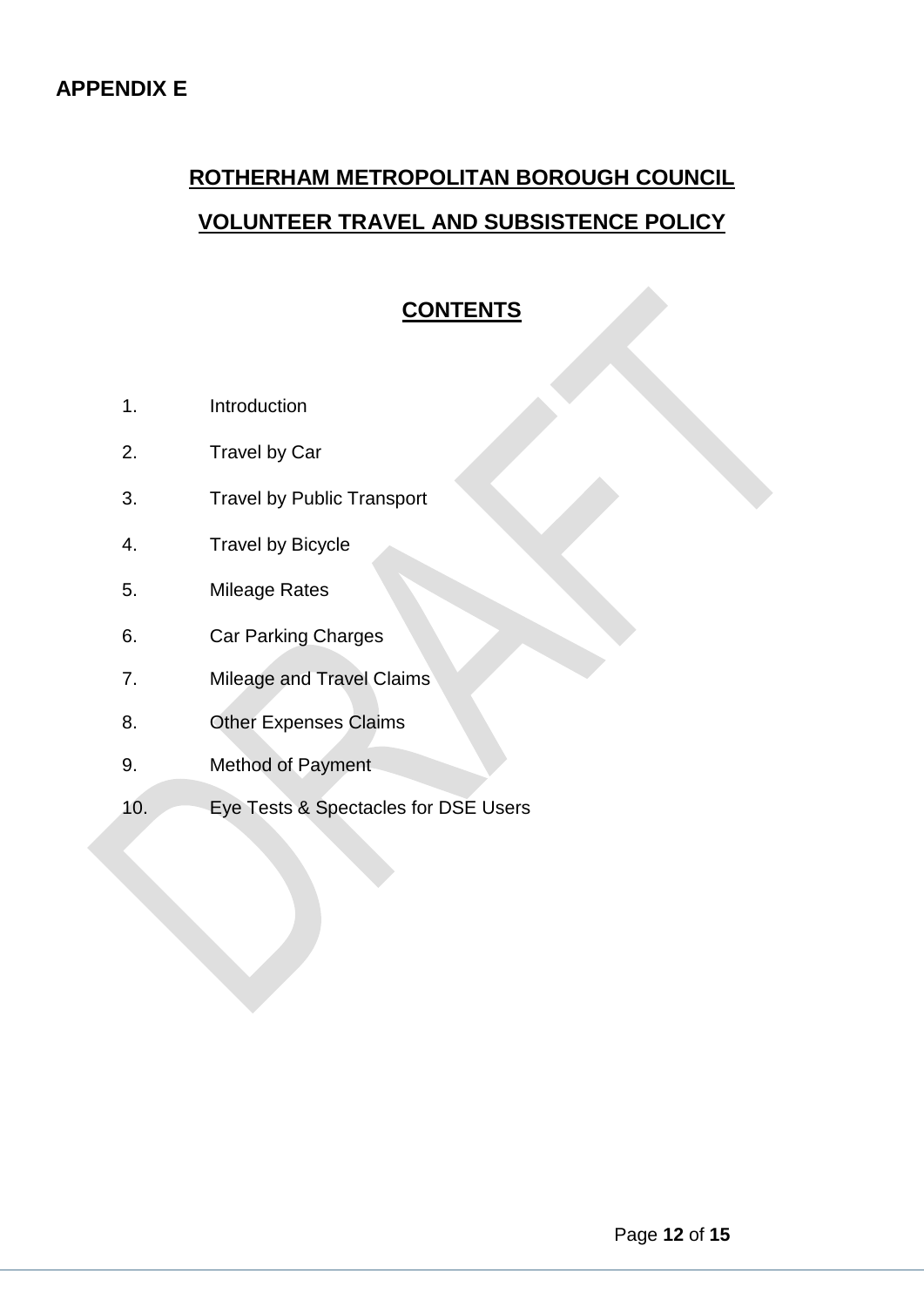# **ROTHERHAM METROPOLITAN BOROUGH COUNCIL VOLUNTEER TRAVEL AND EXPENSES POLICY**

#### **1 Introduction**

The aim of the volunteer travel and expenses policy is to ensure that conditions of service relating to the reimbursement of travel and expenses expenditure is consistently applied across all volunteering roles within the Council.

The Council supports the principle that volunteers must be fully reimbursed for properly authorised travelling and expenses incurred whilst on Council business. Individuals have a responsibility to ensure that claims are reasonable and that they are reimbursed actual expenditure incurred. Individuals should not be out of pocket but situations which warrant payment of expenses are not intended to result in a profit for the volunteer.

This policy applies to all volunteers of the Council and sets out what approved expenses are, how to qualify for them and how to claim reimbursement.

## **2 Travel by Car**

Responsibility primarily rests with the volunteer to ensure that the vehicle is in a roadworthy condition and has a current MOT certificate and is appropriately taxed and insured before using the vehicle on Council business.

However, prior to the first claim, the volunteer must produce a copy of their valid driving licence, car insurance policy (generally volunteers do not require business use, however, we would recommend that you notify your insurer that you are using your car to volunteer), MOT Certificate and proof of tax to their supervisor/volunteer coordinator. These documents should be checked annually thereafter.

## **3 Travel by Public Transport**

In the case of bus travel, it is advisable to purchase a day ticket, either for a single operator or a multi-operator ticket depending on route coverage.

#### **4 Travel by Bicycle**

Volunteers wishing to use their own cycle on Council business may claim a mileage rate of 20p per mile. Claims for bicycle allowance should be claimed on the car allowance claim form.

Theft, loss or damage to cycle equipment or personal effects is not covered by the Council's insurance. Volunteers therefore must ensure that such risks are covered by their personal household insurance or other personal policy.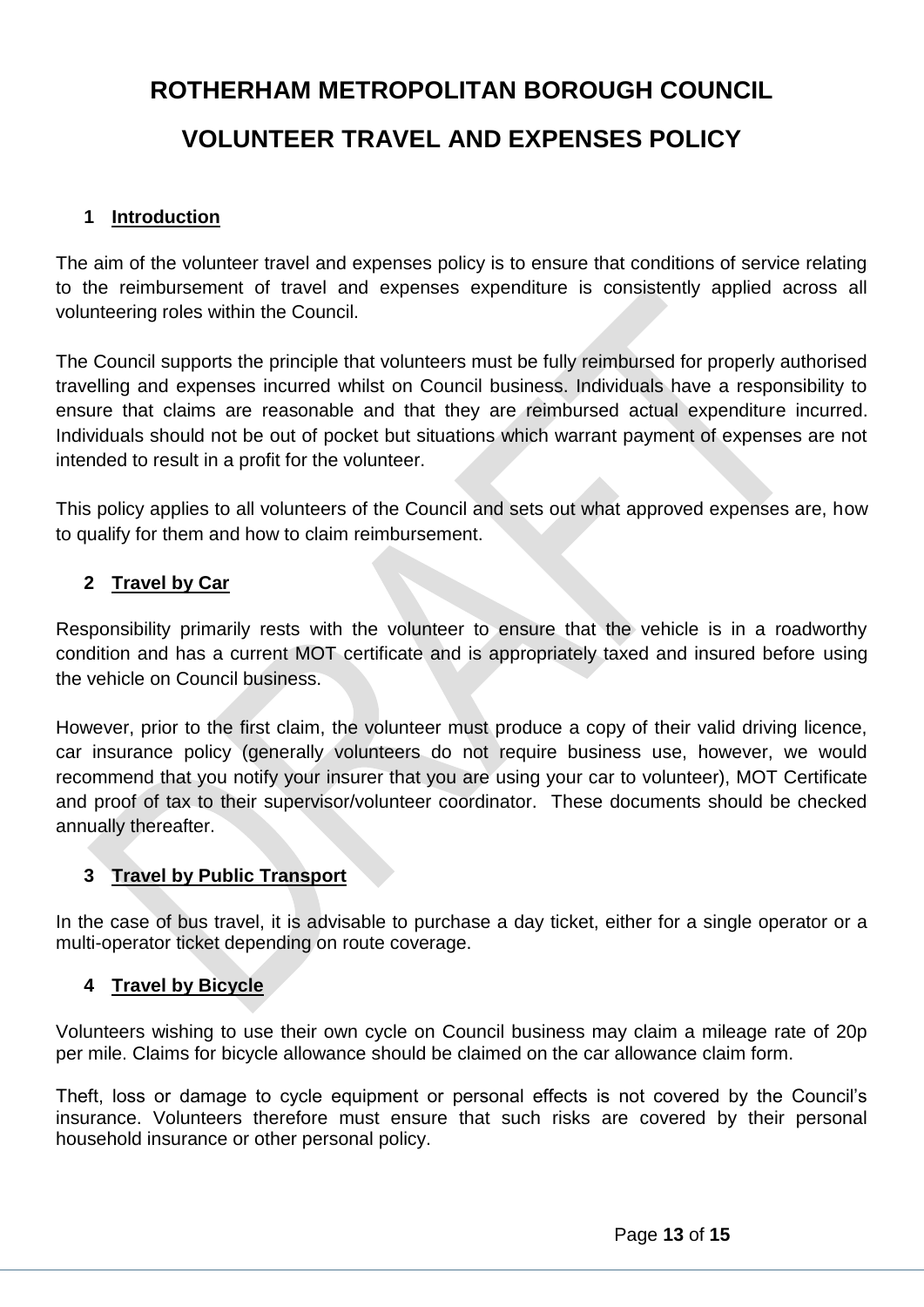Volunteers must ensure that their cycle is in a safe and roadworthy condition, and that they themselves wear both the necessary and appropriate clothing as a reasonable health and safety requirement when using cycles for official purposes.

It is the volunteers responsibility to ensure the security of their bicycle. Secure storage facilities are available free at some Council Offices e.g. Riverside House.

## **5. Mileage Rates**

| <b>Mileage Rates</b>          |                                                |                                                   |  |  |  |
|-------------------------------|------------------------------------------------|---------------------------------------------------|--|--|--|
|                               | First 10,000 business miles in the<br>tax year | Each business mile over 10,000 in<br>the tax year |  |  |  |
| <b>Motor cars and</b><br>vans | 45p                                            | 25p                                               |  |  |  |
| <b>Motor cycles</b>           | 24p                                            | 24p                                               |  |  |  |
| <b>Bicycles</b>               | 20p                                            | 20p                                               |  |  |  |

## **6. Car Parking Charges**

Volunteers on official business will be reimbursed car parking charges, subject to the provision of receipts. Charges up to a maximum town centre standard charge of £34.

## **7. Mileage and Travel Claims**

Claims for all mileage and public transport costs in lieu of mileage should be submitted using the Mileage Claim form. This will be sent electronically, where possible, to volunteers as part of the induction process.

Claim forms should generally be submitted and authorised on a monthly basis. Failure to do so may result in delayed payment. It is advisable not to submit a number of months claim, particularly where this is near the financial year end as this may delay payment. Claims should not generally span 2 calendar months.

In order to be re-imbursed in the same month for expenses, claims should be authorised by 5pm on the  $6<sup>th</sup>$  of the month.

## **8. Other Expense Claims (all other expenses including meals, taxis, car parking, public transport)**

Claimants must obtain receipts for all expenditure incurred. These receipts should be attached to the expense claim form and submitted to their Supervisor for verification. The Supervisor will then authorise the claim and send the receipts and claim form for processing and payment.